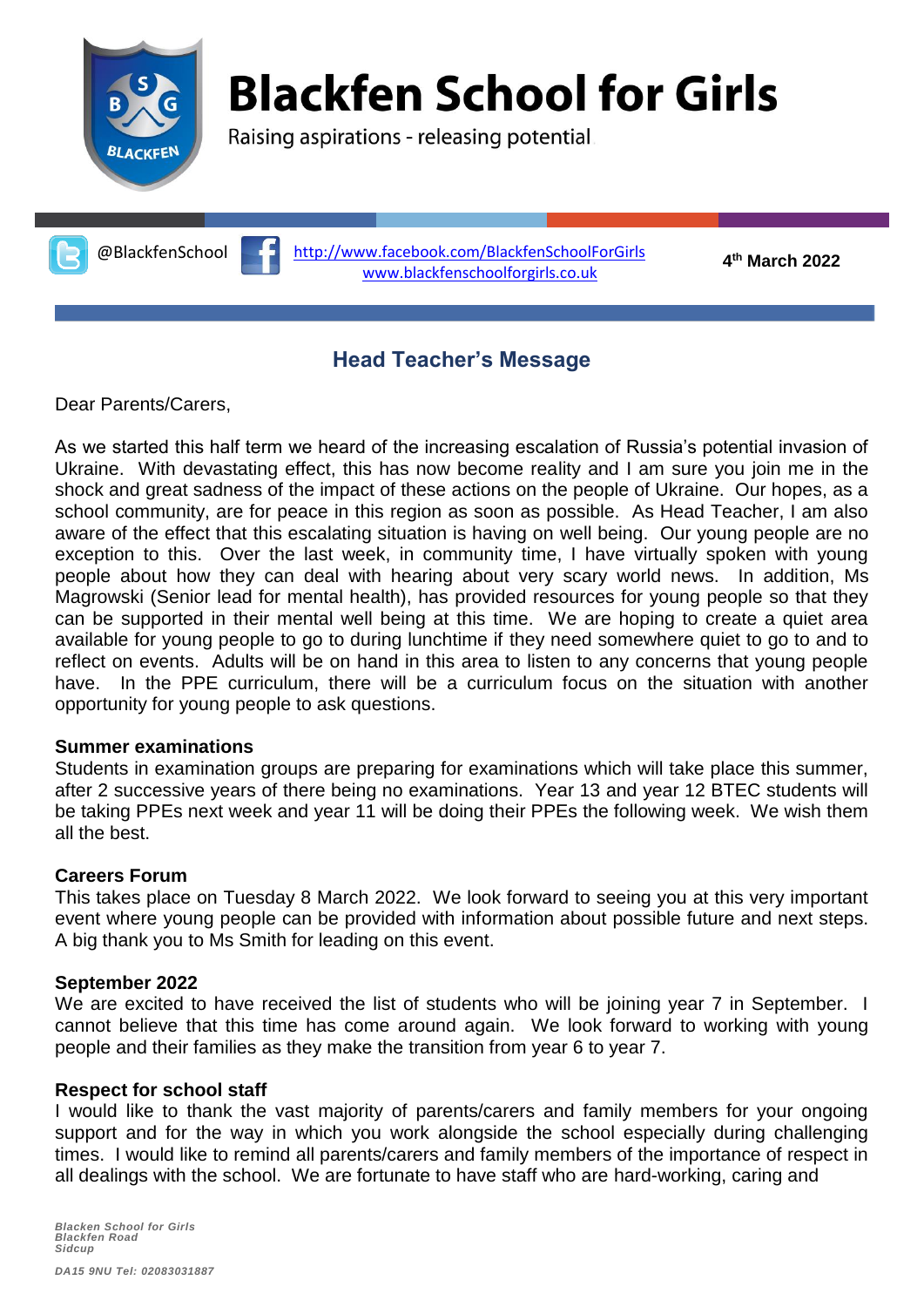dedicated and who always do their best to solve any issues you or your young person has. Aggressive behaviour and abusive language towards staff will not be tolerated and we request that all staff are treated with respect.

#### **Staffing news**

We welcome Ms Horth to the school as a teaching assistant.

#### **End of term**

This term finishes on Friday 1 April 2022 at 12.15pm

The summer term starts for students at 8.20 for 8.30 on Tuesday 19 April 2022. It will be Week A when we return.

I close this newsletter with the same message as above. Our hope is for peace throughout the world at this time.

Matthew Few Brown

#### **Matthew Brown, Head teacher**

#### **Governors Message**

Since the last Newsletter three important meetings have taken place. The Curriculum Committee, where a full agenda was discussed, including the presentation of a comprehensive overview from Ms Minnis of the School's ongoing Teaching and learning strategy. The Finance, Audit and Risk Committee, where a careful review of the budget post-Covid restrictions was given, including contingency planning and budget projections for subsequent years. Lastly the Premises Committee, where plans for maintaining and enhancing the School's premises were considered.

I am pleased to report that a comprehensive timetable for the resumption of all link visits is now in place and reports of these will be presented in due course at Full Governing Body meetings. The resumption of visits will include participation in School functions. One to note is the annual Careers Fair which will be attended by members of the Governing Body. There is great anticipation about attendance at events after the difficult times we have had during the Covid crisis.

Finally I am sorry to announce that Mrs Jane Andrews has decided to leave the Governing Body. Mrs Andrews has been a governor for many years and her experience and guidance will be greatly missed. Her expertise in the safeguarding area has been invaluable to the School. All the Governing Body wish her well in her future activities and thank her for her long-term support, particularly in the safeguarding area.

#### **Stuart Fitz-Gerald Chair of Governors**

## **Social Media Warning**

We would like to raise some awareness over a problematic app that has recently had some media attention. The app "YUBO" formally known as "Yellow" is being touted as a dating app for under 18s referred to as "Tinder for Teens". This alone raises some alarm bells and some of the most worrying features of the app are that it heavily promotes live streaming as the primary chat method, allows chat groups to be set up with no filter on content or topics along with features very akin to apps like "Tinder" such as swiping left/right on profiles for people in your area.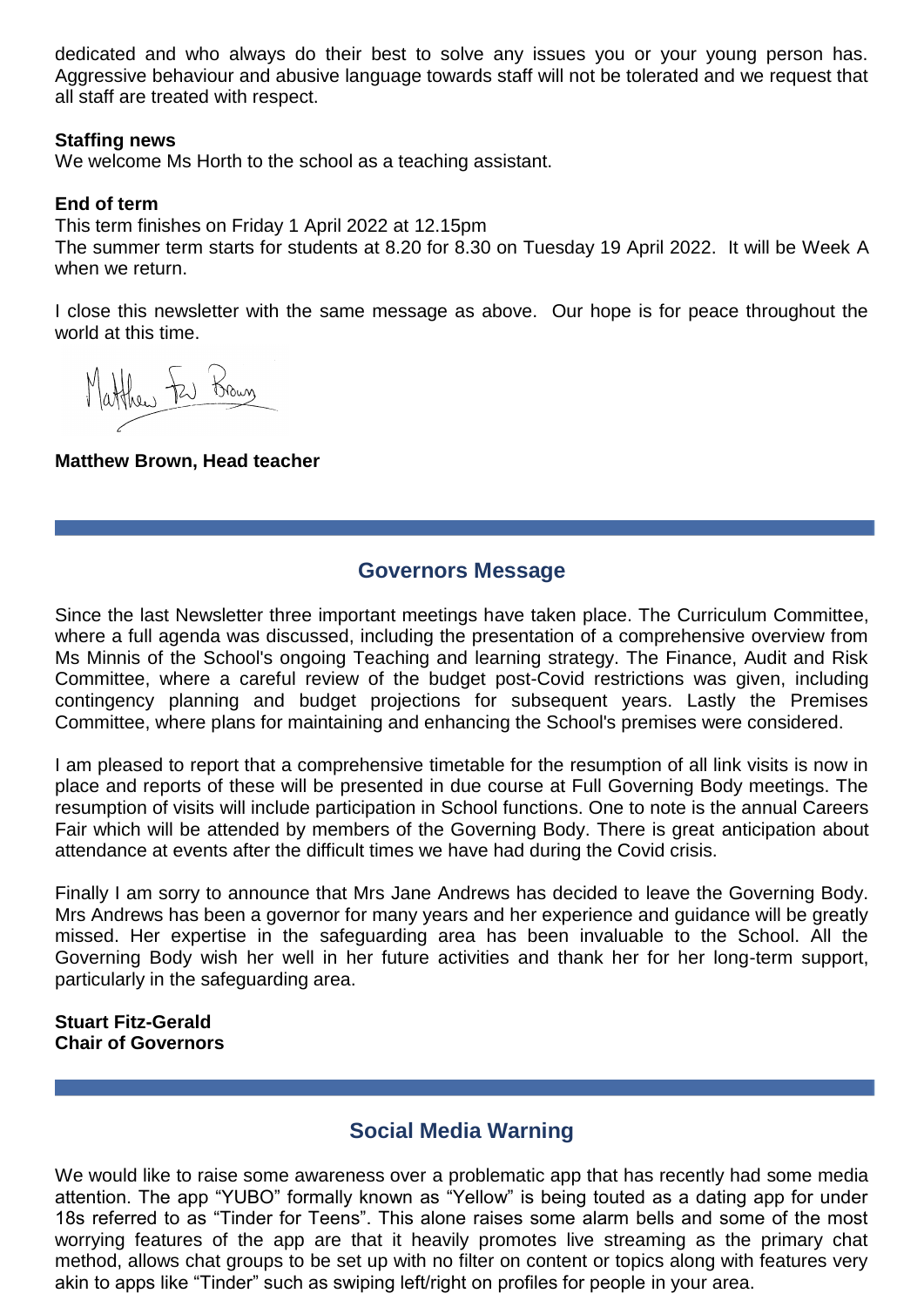There have been reports of sexual offences after meetings arranged through this app and [The](https://eur02.safelinks.protection.outlook.com/?url=https%3A%2F%2Fwww.thetimes.co.uk%2Farticle%2Fsex-abuse-and-racism-rife-on-tinder-for-teens-used-by-millions-of-british-children-23vvtjwdz&data=04%7C01%7CGurvinder.Thumber%40met.police.uk%7C09eae345342647c65bff08d9f6e44f76%7Cf3ee2a7e72354d28ab42617c4c17f0c1%7C0%7C0%7C637812282703404752%7CUnknown%7CTWFpbGZsb3d8eyJWIjoiMC4wLjAwMDAiLCJQIjoiV2luMzIiLCJBTiI6Ik1haWwiLCJXVCI6Mn0%3D%7C3000&sdata=uYQw%2Bs0JSEHWwRyJgdL2jltG92iKNzHNbiLODKenlOE%3D&reserved=0)  [Times](https://eur02.safelinks.protection.outlook.com/?url=https%3A%2F%2Fwww.thetimes.co.uk%2Farticle%2Fsex-abuse-and-racism-rife-on-tinder-for-teens-used-by-millions-of-british-children-23vvtjwdz&data=04%7C01%7CGurvinder.Thumber%40met.police.uk%7C09eae345342647c65bff08d9f6e44f76%7Cf3ee2a7e72354d28ab42617c4c17f0c1%7C0%7C0%7C637812282703404752%7CUnknown%7CTWFpbGZsb3d8eyJWIjoiMC4wLjAwMDAiLCJQIjoiV2luMzIiLCJBTiI6Ik1haWwiLCJXVCI6Mn0%3D%7C3000&sdata=uYQw%2Bs0JSEHWwRyJgdL2jltG92iKNzHNbiLODKenlOE%3D&reserved=0) did an article about the appalling content young people can be exposed to using it, along with other media outlets such as [The Sun](https://eur02.safelinks.protection.outlook.com/?url=https%3A%2F%2Fwww.thesun.co.uk%2Ftech%2F17713519%2Furgent-warning-yubo-tinder-teens-sexual-racist-messages%2F&data=04%7C01%7CGurvinder.Thumber%40met.police.uk%7C09eae345342647c65bff08d9f6e44f76%7Cf3ee2a7e72354d28ab42617c4c17f0c1%7C0%7C0%7C637812282703404752%7CUnknown%7CTWFpbGZsb3d8eyJWIjoiMC4wLjAwMDAiLCJQIjoiV2luMzIiLCJBTiI6Ik1haWwiLCJXVCI6Mn0%3D%7C3000&sdata=RFusjzoguY7O63%2FqhJjvQf66e19sC8NFv6kbsLw6qzE%3D&reserved=0) and [New York Post.](https://eur02.safelinks.protection.outlook.com/?url=https%3A%2F%2Fnypost.com%2F2022%2F02%2F21%2Ftinder-for-teens-contains-sexual-harassment-racism-report%2F&data=04%7C01%7CGurvinder.Thumber%40met.police.uk%7C09eae345342647c65bff08d9f6e44f76%7Cf3ee2a7e72354d28ab42617c4c17f0c1%7C0%7C0%7C637812282703404752%7CUnknown%7CTWFpbGZsb3d8eyJWIjoiMC4wLjAwMDAiLCJQIjoiV2luMzIiLCJBTiI6Ik1haWwiLCJXVCI6Mn0%3D%7C3000&sdata=BFr74ccj9gjxUsH9%2FVuu3iIh2PXGtQj7FZbCKfOHE4c%3D&reserved=0)

Certainly an app to be aware of, especially if parents or guardians are unaware of what it does or is used for.

Below is the app logo should you see it.



**Sarah Cascarino, Deputy Head Teacher**

# **Careers Forum - Tuesday 8th March - 4.30pm - 7.00pm**

This is a reminder that the Blackfen Careers Forum will be taking place on Tuesday  $8<sup>th</sup>$  March -4.30pm - 7.00pm. The attendees so far are:

**Goldsmiths-University of London, University of Creative Arts, University of Greenwich, University of Kent, University of Sussex, University of Derby, University of Essex, Kingston University, St Mary's University Twickenham, Canterbury Christchurch University, University of East London, Royal Veterinary College, Hadlow College, Capel Manor College, London South East Colleges, North Kent College, Fashion Retail Academy, British Academy of Jewellery, RAF, British Army, Royal Navy & Marines, London Fire Brigade, Metropolitan Police, Oxleas NHS, London Ambulance Service, Rose Bruford College, Bird College, Reynolds Training Group, London College of Performing Arts, apprenticeship providers including Apex Lifts, Bailey Garner (Architects), Berkeley Homes, HB Hair Academy, Inspire Hair and Beauty Academy, London Care, National Citizen Service (NCS) and many more.**

We look forward to seeing you there!

**Mrs Kellie Smith Work Experience and Business/Community Links Coordinator**